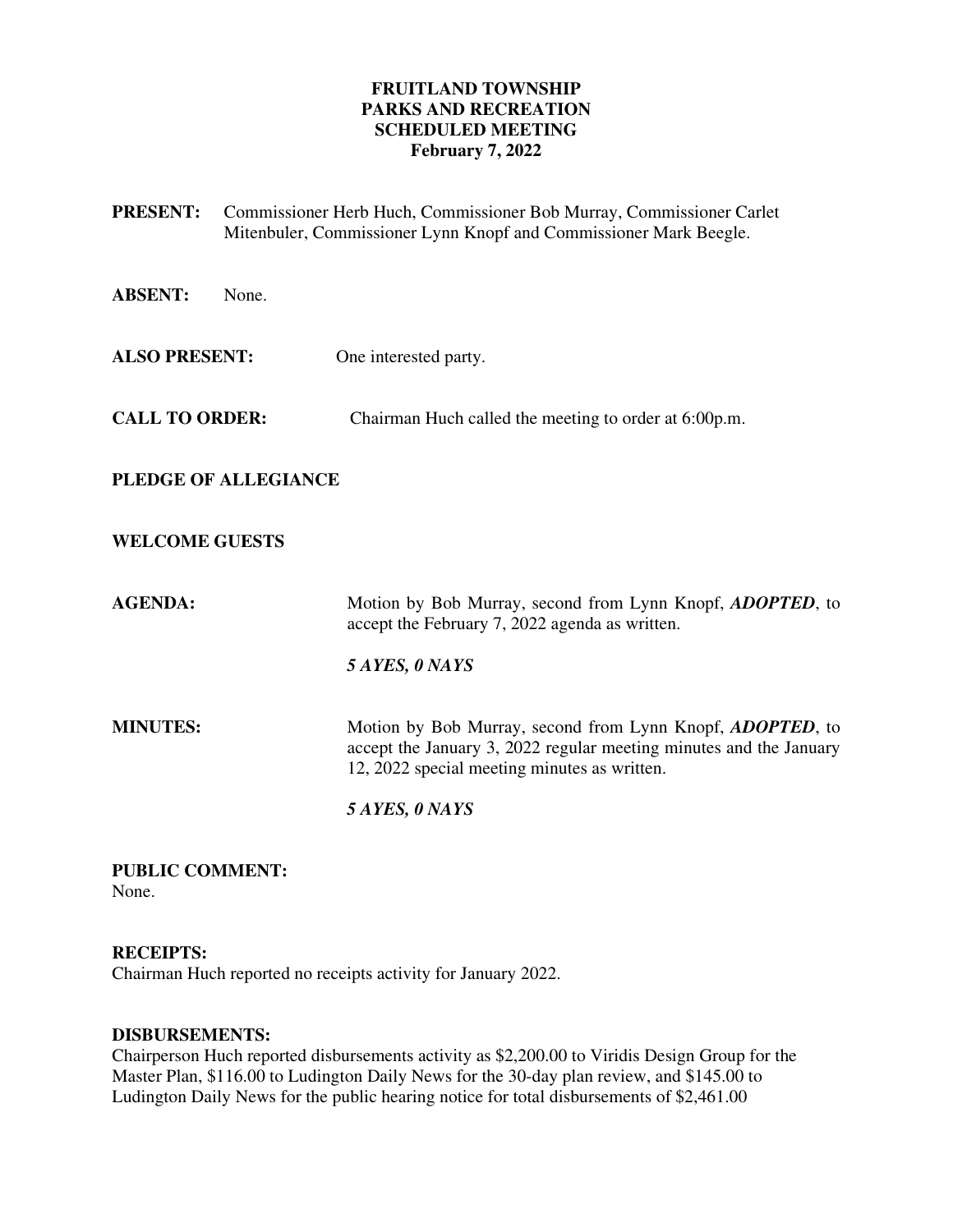**PARKS AND RECREATION COMMISSION** February 7, 2022 Page 2 of 4

Motion by Bob Murray, second from Lynn Knopf, *ADOPTED*, to pay total disbursements of \$2,461.00.

#### *5 AYES, 0 NAYS*

#### *Roll Call Vote: Beegle-Aye, Knopf-Aye, Murray-Aye, Mitenbuler-Aye, Huch-Aye*

### **UNFINISHED BUSINESS:**

# **1. Budget/future projects**

Chairman Huch reported that he got a quote for the raising and replacing the roofs on the dugouts to total \$5,600.00 for both dugouts. The commissioners agreed to budget \$3,000.00 for sprinklers on the baseball field. For discussions regarding a Trunk or Treat event at Nestrom Road Park, the commissioners decided to budget \$500.00 for necessary signage and items needed. Commissioner Murray suggested putting in extra cement on the side of the bleachers so it is wide enough for wheelchairs. The commissioners will look into additional costs for doing so. Floor covering for the playground will be necessary, and the commissioners agreed to budget \$1,000.00 for this item. The commissioners also discussed the potential access road into the park and agreed to look into this for the next budget. Cameras were also discussed, and it was agreed to budget \$1,000.00 for them. Commissioner Knopf questioned funding for Wooley Adelgid and gypsy moth spraying, and Commission Murray suggested setting money aside in the Specialty Fund for this. Chairman Huch reminded the group that the tennis courts are past their life expectancy, adding that they will need to be replaced eventually. He also said that it might be a better idea to do soon so that more money isn't thrown into them to replace them anyway. Other options were discussed, and Commissioner Murray reminded the commissioners that the reason the Master Plan was completed was to help getting funding and grants for bigger priced projects such as the tennis courts.

#### **2. Master Plan**

Commissioner Knopf informed the group of her discussion with Catherine Mulhaupt of the MTA. Things discussed were the issues of the Parks and Recreation Plan being a recreation plan and not a master plan. Commissioner Knopf also mentioned the 300-acre property adding that Catherine Mulhaupt has never seen something like that where the Township has jurisdiction over a recreational property and not the Parks and Recreation Commission and she questioned the legality and rationale behind it. Commissioner Knopf stated that Catherine Mulhaupt told her that in 30+ years, she's never seen something like this. Chairman Huch stated that he's heard the same things from individuals from the MTA. He also added that there needs to be a site plan with detailed information regarding where trails are going to be. Commissioner Murray stated that the Friends of Fruitland Township Trails does have a ten-year plan with everything laid out, adding that they have to go to the Township Board for approval for everything. Commissioner Knopf also added that she doesn't like the way things went down with the Recreation Plan, adding that with two no votes, the commissioners should have had a chance to further discuss the plan and changes before it was pushed through. She also added that she has seen mention on social media that the Commission wasted money, adding that she doesn't agree. Commissioner Knopf also said that she didn't see any changes were made that Commissioner Murray suggested, adding that many revisions would need to take place. Commissioner Murray said that from what he's seeing, everything has been changed. He added that the only change is handicap accessible picnic tables are available and the plan wasn't updated to reflect that. Commissioner Knopf stated that she things the Parks and Recreation Commission should have jurisdiction over the natural area, adding that she would like to request the Township Board dedicate the property to the Commission. She also said that if the Township Board will not dedicate it to the Parks and Recreation Commission, that it should not be mentioned in the Recreation Plan. Commissioner Murray suggested that all of the commissioners do their homework and highlight areas of the plan with errors, items they have reservations about, etc.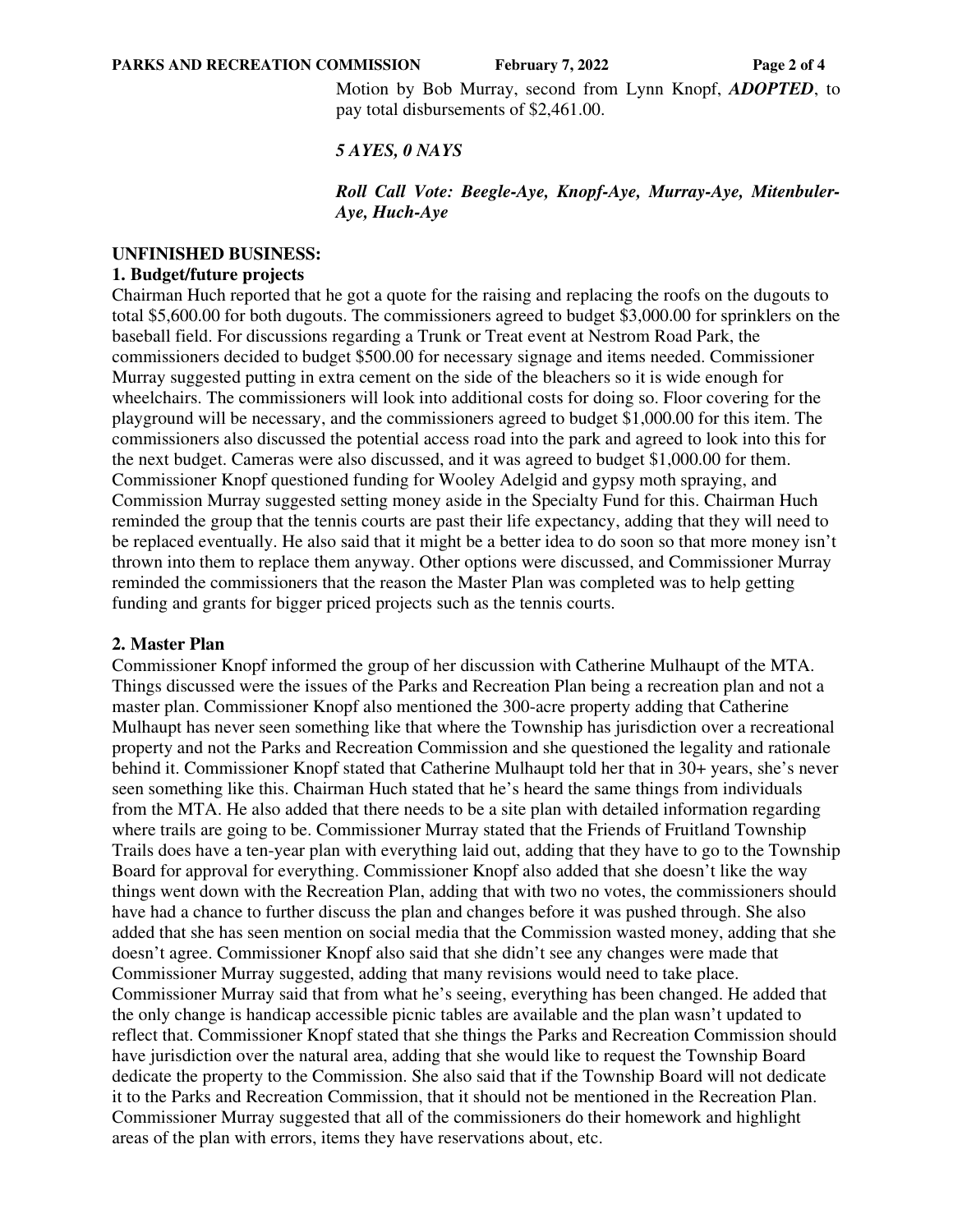Motion by Lynn Knopf, second by Mark Beegle, *ADOPTED*, that Lynn writes a letter formally requesting that the Township Board officially dedicate the 300 or so acres of the Natural Area to fall under the Parks and Recreation Commission's authority.

# *5 AYES, 0 NAYS*

### **NEW BUSINESS: 1. Communication to Township Board**

This item was discussed and voted on during the Master Plan discussion.

### **PUBLIC COMMENT:**

1. Jeff Marcinkowski, 3767 Jay Road – informed the commissioners that by law, they are allowed \$63,066.33 for their budget. He mentioned that the commissioners should consider the ARPA funding, adding that it can be used as statutory government services, so they may be able to use part of the funding for their projects or work. In terms of cameras, he suggested that the Commission look into cameras that don't have to be taken down. Supervisor Marcinkowski added that if the Commission put Wi-Fi in the park, the cameras could be connected that way. He also added that with Wi-Fi, the commissioners could have a counter at the park to gauge activity. Supervisor Marcinkowski reminded the commissioners that they need three quotes for projects, adding that if the put a publication out regarding bids for projects and they only receive one, they can award the individual bid received. In terms of pest control, Supervisor Marcinkowski questioned why the commissioners don't add this to their budget with so many remaining items, asking them if they would like him to still add it to the Specialty Fund as a fail-safe.

In terms of the Recreation Plan, he mentioned to the Commission that they can request anything of the Township Board. He also stated that the Township Board received the opinion of the Township Attorney, Kevin Even, regarding the plan and the steps to take. Supervisor Marcinkowski added that a timeline was given to the commissioners in July of 2021 regarding the steps that needed to take place and for their plan and that he never received any complaints regarding the timeline itself. He also reported that the Recreation Plan has already been submitted to the DNR. Supervisor Marcinkowski added that now that the plan has been submitted, if something is mentioned in their plan, they can write a grant for it, such as the tennis courts. Commissioner Knopf asked Supervisor Marcinkowski if the Township Board pushed the plan through so that they could get grants for the Natural Area, mentioning that Township Trustee Lori Lundell made mention of it when the plan was pushed through. Chairman Huch stated that Terrie Hampel told him that now they can go for grants and a milage and Commissioner Knopf agreed that she said it in the Friends of Fruitland Township Trails meeting the Commission members attended. Supervisor Marcinkowski said that is not the reason. Supervisor Marcinkowski questioned if the golf courses, the State Park, other recreational facilities and venues that aren't under the Parks and Recreation Commission are going to also be taken out of the plan as well. Commissioner Knopf said that will be a consensus of the group.

## **COMMISSIONER'S COMMENTS:**

Commissioner Mitenbuler said she questioned the Natural Area and who owned it. She said that it's become clear that it's under the jurisdiction of the Township Board. She added that the idea of it being dedicated to the Commission is great and if it's not, the Commission doesn't need to think about the Natural Area anymore.

Commissioner Murray stated that he also thought it was funny the Natural Area doesn't fall under the Parks and Recreation Commission. He added that there were some really rough years with past